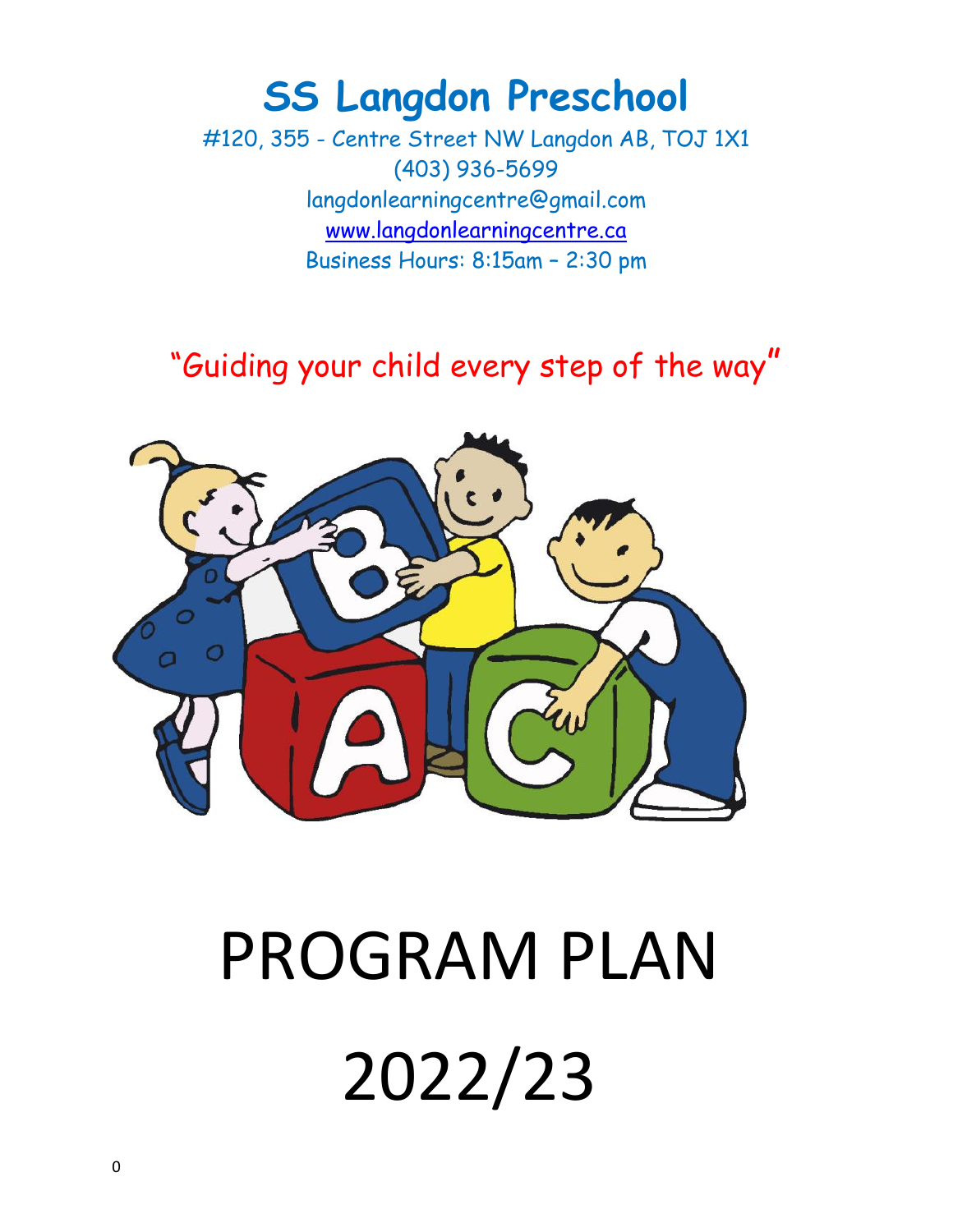# **Table of Contents**

- **1. Program Plan Cover Page**
- **2. Table of Contents**
- **3. Parent Handbook**
- **4. Things to Bring cont'd**
- **5. Things to Bring**
- **6. Administration Policies**
- **7. Our Year Ends**
- **8. Our Philosophy & Meeting the Needs**
- **9. Events, Closures**
- **10.Parent Involvement**
- **11.Discipline Procedures**
- **12.Off Site Activity**
- **13.Community Resources**
- **14.Potential Health Risks**
- **15.Medication & Heath Care**
- **16.Phase 1 Safety Measures COVID-19**
- **17.Children's Portable Records**
- **18.Staffing Plan**
- **19.Administrative Records**
- **20.Supervision**
- **21.Incident Reporting & Evaluation**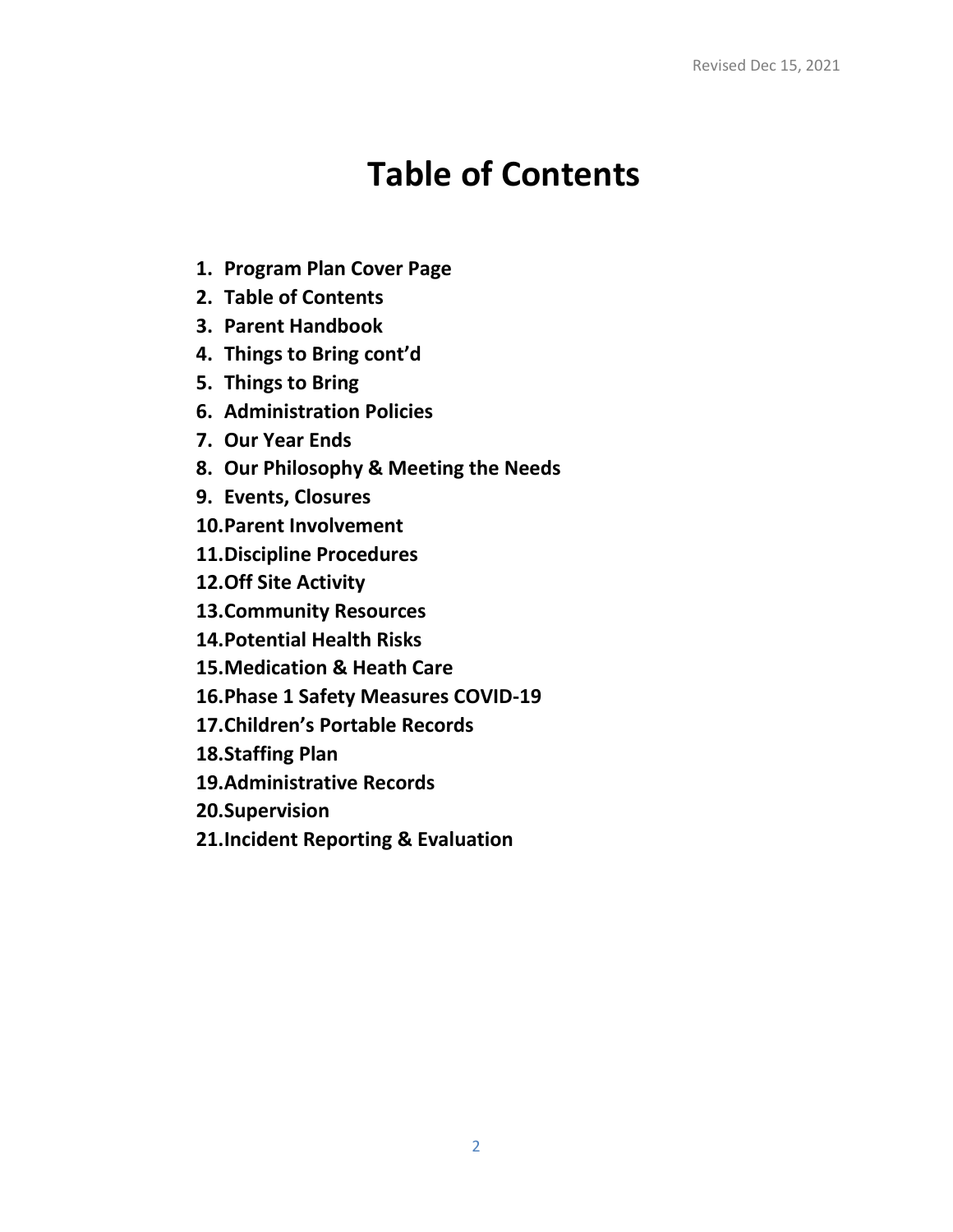# **Parent Handbook – 2022-2023**

Welcome to Stepping Stones Langdon Preschool (SSLP). In an effort to provide an exceptional preschool experience for your child, we would appreciate it if all parents follow the guidelines set out below. Your commitment will allow us to create and maintain the best learning environment possible for your child.

*Please be aware, that when signing the registration form, you are agreeing to provide accurate, truthful information about your child, and you understand and agree to abide by our policies and procedures set out in this Parent Handbook.*

| <b>UUI ICAI DERIIIS</b> |                   |                |                               |                                         |  |
|-------------------------|-------------------|----------------|-------------------------------|-----------------------------------------|--|
| <b>CLASSES</b>          | <b>DOORS OPEN</b> | <b>FRIDAYS</b> | <b>MEET &amp; GREET</b>       | 1 <sup>st</sup> DAY of<br><b>SCHOOL</b> |  |
| $MWF - AM$              | $8:30 - 11:00$ AM | $8:15 - 11:15$ | Tues Aug 30th@ 9:00-9:30 am   | Sept 2,<br>2022                         |  |
| $MW - PM$               | <b>NO CLASSES</b> | N/A            |                               |                                         |  |
| <b>AM</b><br>TTH -      | $8:30 - 11:00$ AM | N/A            | Tues Aug 30th@ 10:00-10:30 am | Sept 1,<br>2022                         |  |
| <b>PM</b><br>TTH-       | <b>NO CLASSES</b> | N/A            |                               |                                         |  |

| <b>Our Year Begins</b> |  |
|------------------------|--|
|------------------------|--|

#### **Meet & Greet**

This is a quick 1/2 hour visit to the preschool so your child can see their new environment while meeting both their classmates and teachers. This is a great opportunity for you to ask questions. One parent should accompany their child on this day. **Automatic withdrawal will be set up with your bank – forms MUST BE COMPLETED and submitted BY Aug 10th. The first withdrawal will start on Sept 1 st, 2022.**

#### **Ist day of school**

This is a drop and go day. Give your child a quick kiss and I love you hug telling them you will be back very shortly to pick them up. Do not linger (this will cause more anxiety for your child) we are trained professionals (who are also moms) and understand how this may feel for you. Your child is in great hands. If your child cries, please don't worry, usually within 5 minutes we have redirected their attention and they are fine until you pick them up. If they are in distress for a long period of time, we will call you (this rarely, if ever, happens).

#### **Arrival**

Please arrive on time. Upon arrival, **the drop off person must escort their child into the boot room.** The drop off person will remain with the child until the child is safely signed in. A pick-up sheet will be located at the front of the boot room for you to confirm who the pickup person will be. After you have exited the building, the doors will remain locked for security purposes. **If you require an early pick-up, please mark that on the PICK-UP SHEET and upon arrival,** ring the doorbell or call us at 403-936-5699 to alert us that you are here.

#### **Departure**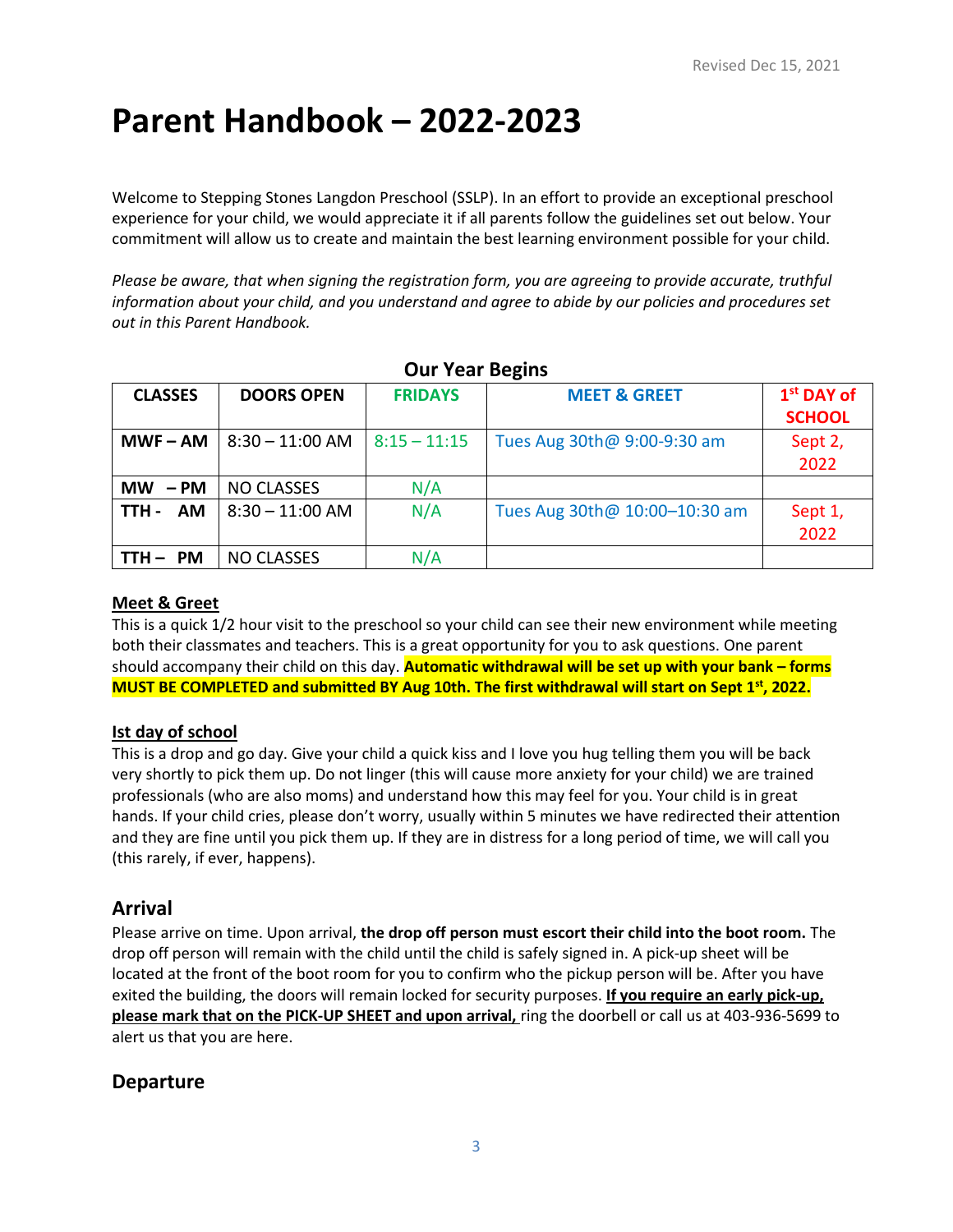The children will be released only to the person listed for pick up. If there is a change of pickup person due to a last-minute change, you must alert us by phone call prior to pick up time.

If a child is left for a prolonged time and after several attempts to get a hold of parents/guardians, the emergency contact person will be called. After more than one hour without any success of reaching you or your backup person, childcare protection services may be notified and an incident report will be filed based on, "a child left behind on the premise outside of the program's operating hours."

# **Things to Bring**

Please ensure that your child brings the following items to school each day and that **all items are marked clearly** for identification purposes. We have this down to a science and know what works best for our kiddos to help them feel more independent but feel free to shop around. The pictures shown are **examples** of what to send. If the lid is attached, even better!

#### • **SNACK KIT & CONTAINER**

Cool Gear container comes in a variety of colours at Walmart for approximately \$6 - \$10. Please avoid multiple small lid compartments as they tend get left behind and then sometimes the lid fairy takes them away to fairy land never to be seen again.



#### • **NON-SPILL CUP**

Pre-filled with water, juice or milk.

No juice boxes please. Since we allow your child to access their ( ... drink cup whenever they are thirsty; sending juice box makes this difficult.





Send a maximum of 3 healthy snacks for your child. **Examples are:** 

- Cheese
- **Crackers**
- Fruit

**\*\*We are a nut aware preschool\*\*** please do not send nut products.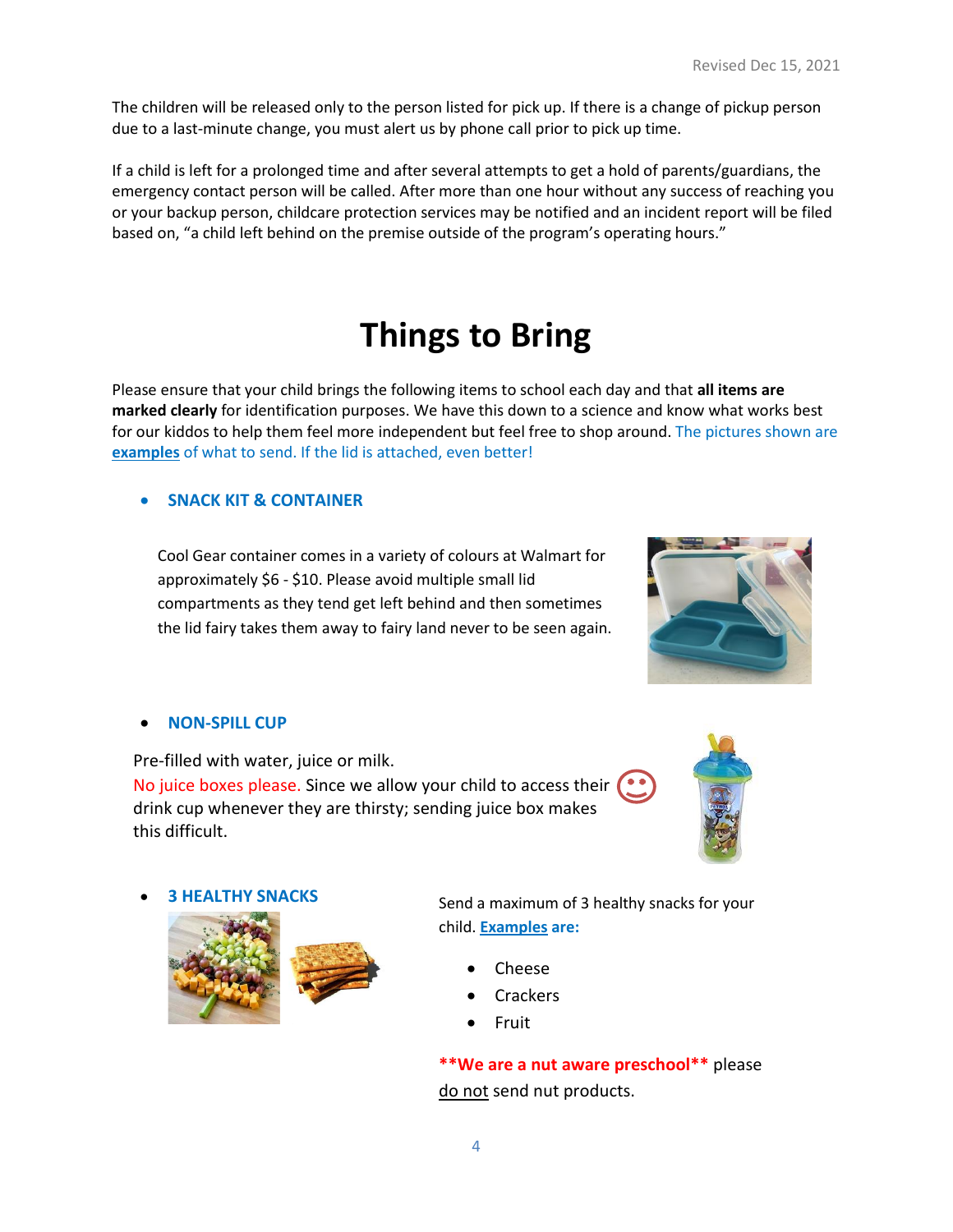#### • **INDOOR & OUTDOOR SHOES**

No laces please! **- Unless your child can tie their own shoes.** The most important thing to consider is how easy it is for your child to put on and take off by **'themselves.'** Your child will leave a pair of shoes on site for the duration of the preschool year. Please remember to mark their name on it. They will share the cubby drawer with one other student.



#### • **CHANGE OF UNDERWEAR**

The preschool will provide on loan, gender friendly shirts and pants in case of spills/accidents. **Short sleeved shirts are preferable** as crafts and water activities are encouraged daily



Print name here

**BACKPACKS are not required** because children do not have to cart shoes or a change of clothing back and forth since these items are left on site. We understand shopping for a new backpack can be exciting for children and they feel very grown up, however, they are cumbersome for children when retrieving their lunch kits and hazardous (time consuming) during fire drills**. Therefore, it is recommended you make it a fun activity and have your grownup preschooler choose a fun lunchbox with a clasp/easy zipper instead.**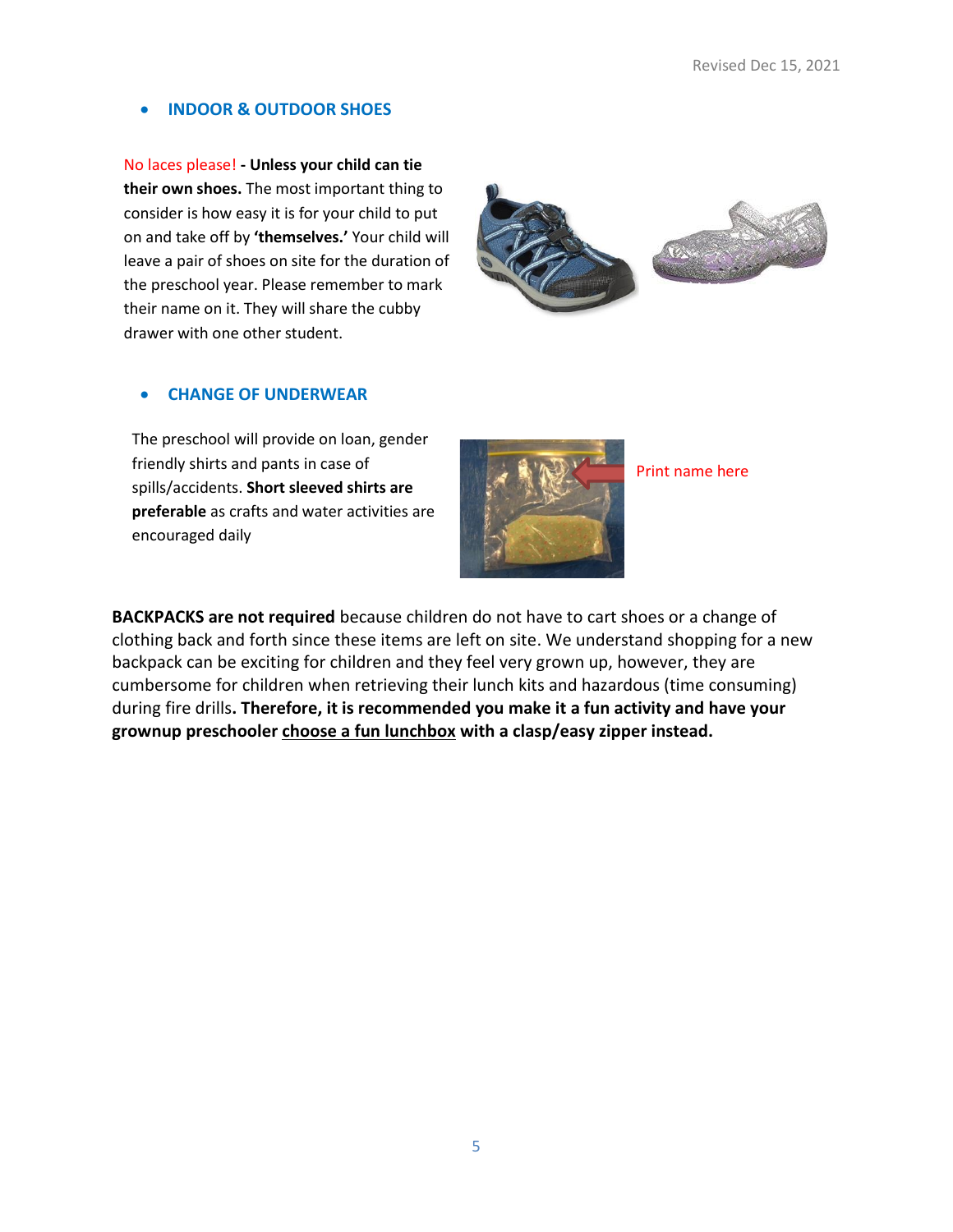# **Administration Policies**

#### **Nutrition**

- Parents will provide snacks for their child each day the child attend the program.
- All snacks must be healthy (no pop or candy) and relative in size to the child's eating habits. This is a snack, not a lunch or breakfast.
- Snack time will be provided at approximately half of the program (i.e 8:15 10:45 am program, snack time will be at approximately 9:45 am)
- Snack time will be approximately 20 min long. Children will not be rushed through their snack time but encouraged to stay on task. **\*Remember this is just a snack not a meal.**

### **Payments**

- Late payments past the 1st of the month will be subject to a \$40 late fee.
- Monthly tuition fees will automatically be withdrawn from your bank account on the 1st of every month starting Sept 1<sup>st</sup> (Registration and 1<sup>st</sup> month tuition is paid at time of registration and is NON-REFUNDABLE).
- Bounced payments must be replaced with cash payment or email transfer by the 5th of the month along with a \$50 NSF fee. **Payments past the 5th of the month can result in termination from our program unless prior arrangements are made with the Director.**

#### **Withdraw**

If for any reason you wish to withdraw your child from our program, notice must be given in writing (email is fine) to the Director by the 15th of the month prior to withdraw to stop the automatic withdrawal from your account for the following month. **For example:** If you plan to withdraw your child at the end of April you must give written notice by April 15th to stop May 1<sup>st</sup> auto withdrawal. \*\*\*Registration fee (\$50 plus first month's fee) are NON-REFUNDABLE\*\*\*\*

### **Tax Receipts**

Receipts will be issued *upon request*. If you have any questions, please contact Revenue Canada at 1- 800-959-8281.

### **Feedback**

We look forward to working with you and your child, and feedback is appreciated. We strive to create a positive, nurturing environment for our students. In doing so, it is not appropriate or acceptable to make negative or disparaging comments in the boot room, on school property, or via social media of any kind (Facebook, Twitter) and therefore we reserve the right to dismiss those families from our program. If comments are potentially damaging to our school reputation, further action could be enforced. To keep all matters respectful and confidential, **please address your concerns ONLY with the Director by making an appointment via phone, email or in person. If the Program Director is unaware that a problem exists, it is unlikely the problem will be solved.** 

At the end of each preschool year, an anonymous survey is sent to each parent. This is a great opportunity to have a strong voice in the betterment of our program. However, we encourage you to email or phone many times throughout the school year to share your ideas or concerns with us so we can address them then rather than at the end of a school year.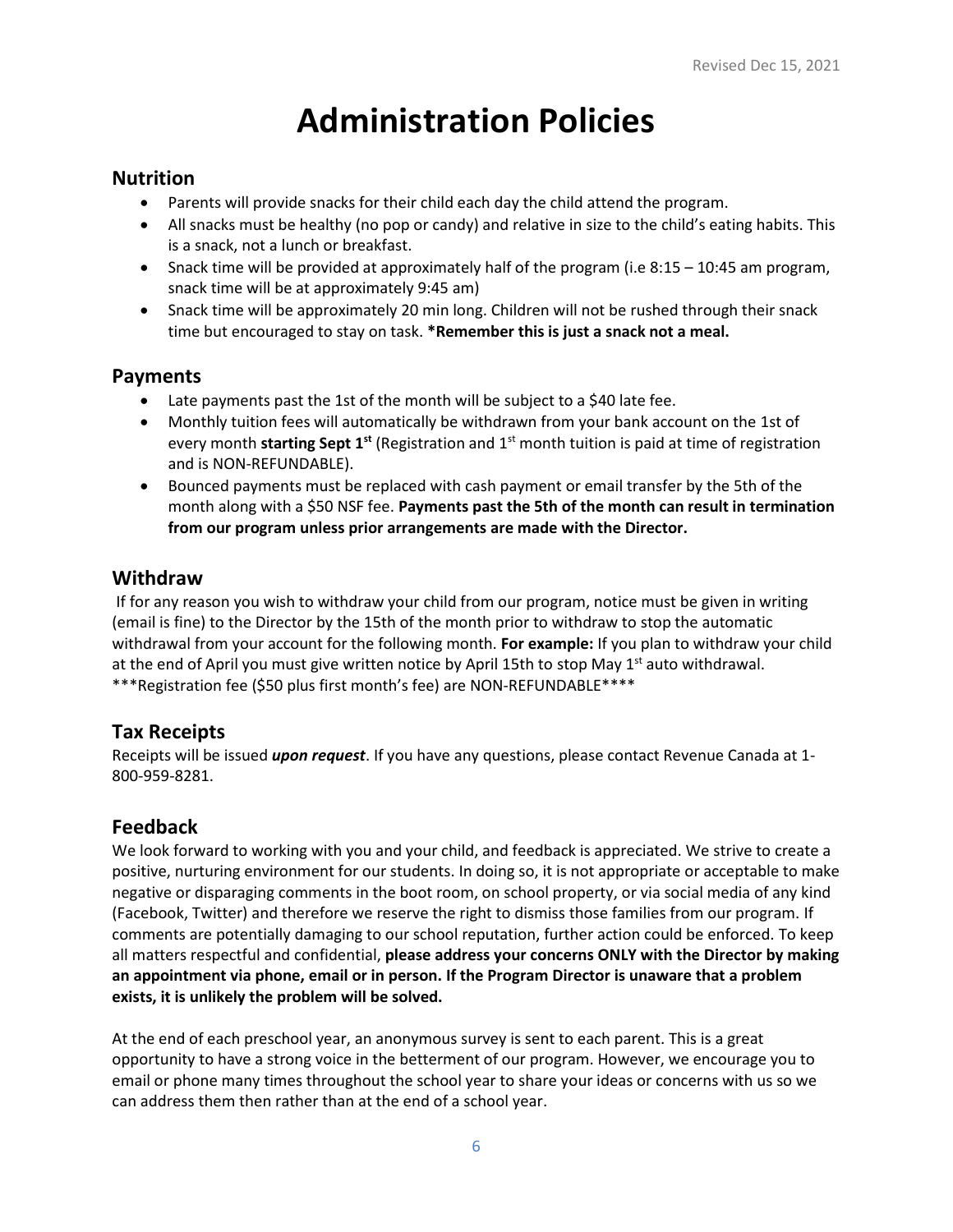We are delighted that you have joined our preschool family at SSLP, as we begin this wonderful journey together. With your assistance we'll help teach your child the necessary social and age-appropriate academic skills that will guide them towards a positive attitude for future learning.

#### **Our Year Ends**

June 23, 2023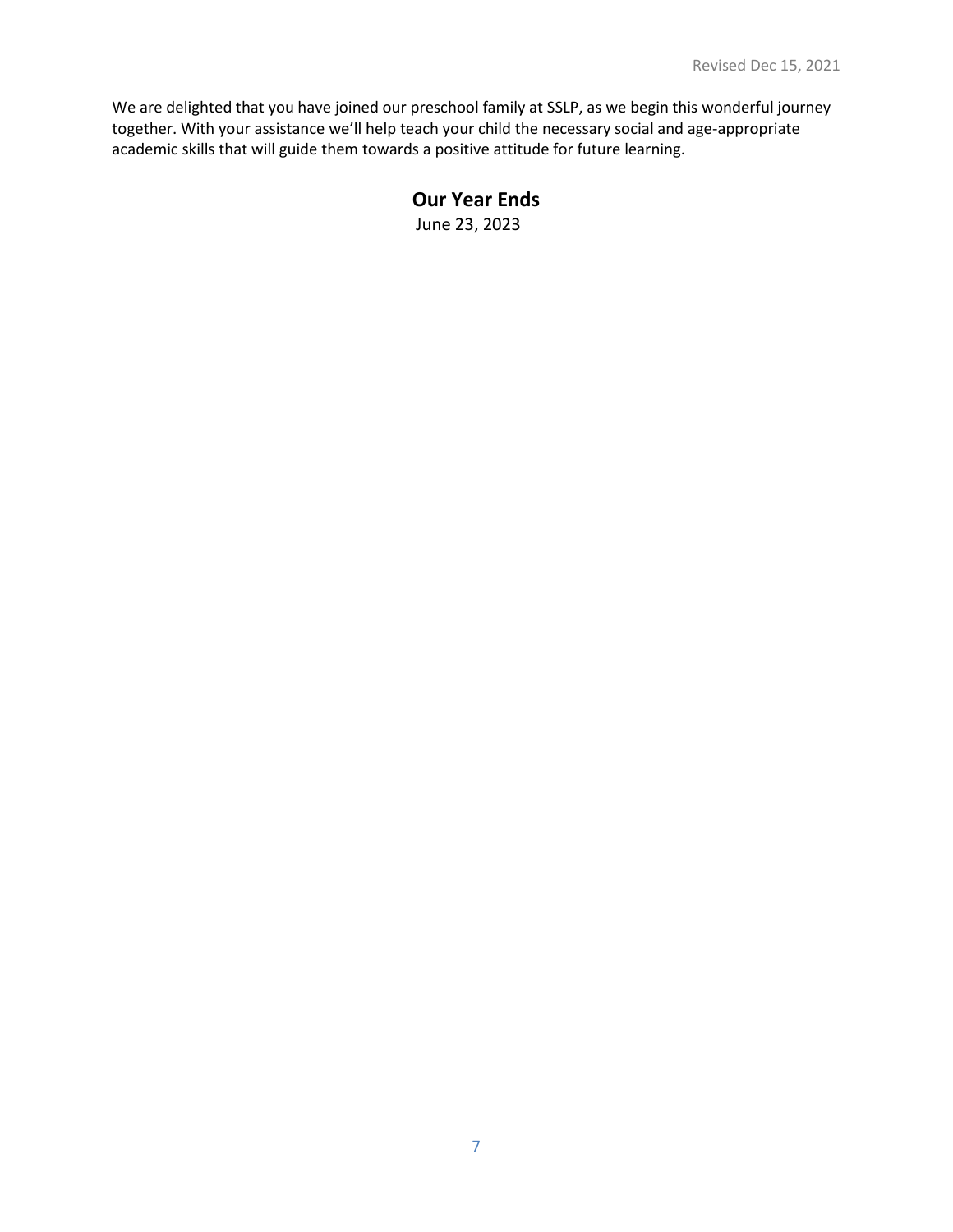# **Our Philosophy**

We recognize parents roll as the primary teachers in your child's life. Our role as *secondary teachers* is to provide a safe, nurturing play environment where your child will feel respected, and valued for their uniqueness. Our program provides fun exciting activities while learning academics through the process of play. We believe that inside every child is light wanting to shine. We provide the means and opportunity for your child to thrive socially, emotionally, intellectually, and physically. Your family becomes an extension of our preschool family.

### **Meeting Developmental Needs**

#### **Physical**

Our program provides indoor and outdoor gross motor skills. Whether it is through large equipment, music and movement, yoga or games such as parachute, children will enjoy the large motor skills they need so much at this age in their development.

### **Social & Emotional**

Our program is play-based so much of our learning is through fun activities. Children will gain social skills and emotional regulation through our social stories, puppet shows and learning the Zones of Regulation. Children are respected for their feelings and taught how to express themselves through words rather than by physical means. We do many team building activities such as clean up time and interactive games. We believe scaffolding is important to help children gain confidence in play scenarios. We foster independence and encourage children to problem solve by modeling appropriate behaviours.

### **Intellectual & Creativity**

We introduce age-appropriate toys and learning material that create divergent thinkers. Our openended craft station allows children to create freely on a daily basis. We promote the process not the product. Our program offers interactive group time that covers several learning topics that children are interested in such as, fantasy, community helpers, dinosaurs, ocean animals, farm to name a few. We introduce the Handwriting without Tears program in our 4-year-old classes. Each child receives a workbook containing learning material designed to suit their age group and level of ability. We also conduct science and math experiments through cooking along with other fun activities.

#### **Interior Space**

Our play space is approximately 98.85 square metres with a capacity of 30 students. Within that space we have several learning centres such as block play, library, arts n' crafts, dramatic play, sensory exploration, and interactive tabletop activities. The tables also double as our snack area. The library area doubles as our group learning (carpet time).

#### **Exterior Space**

We do not provide guaranteed outdoor play time due to our preschoolers requiring near-by bathrooms. Alberta Licensing does not require preschools under 3 hours long to provide outdoor playtime. If we decide to take a field trip beyond the Langdon School grass area, you will be notified via email and a waiver will be required.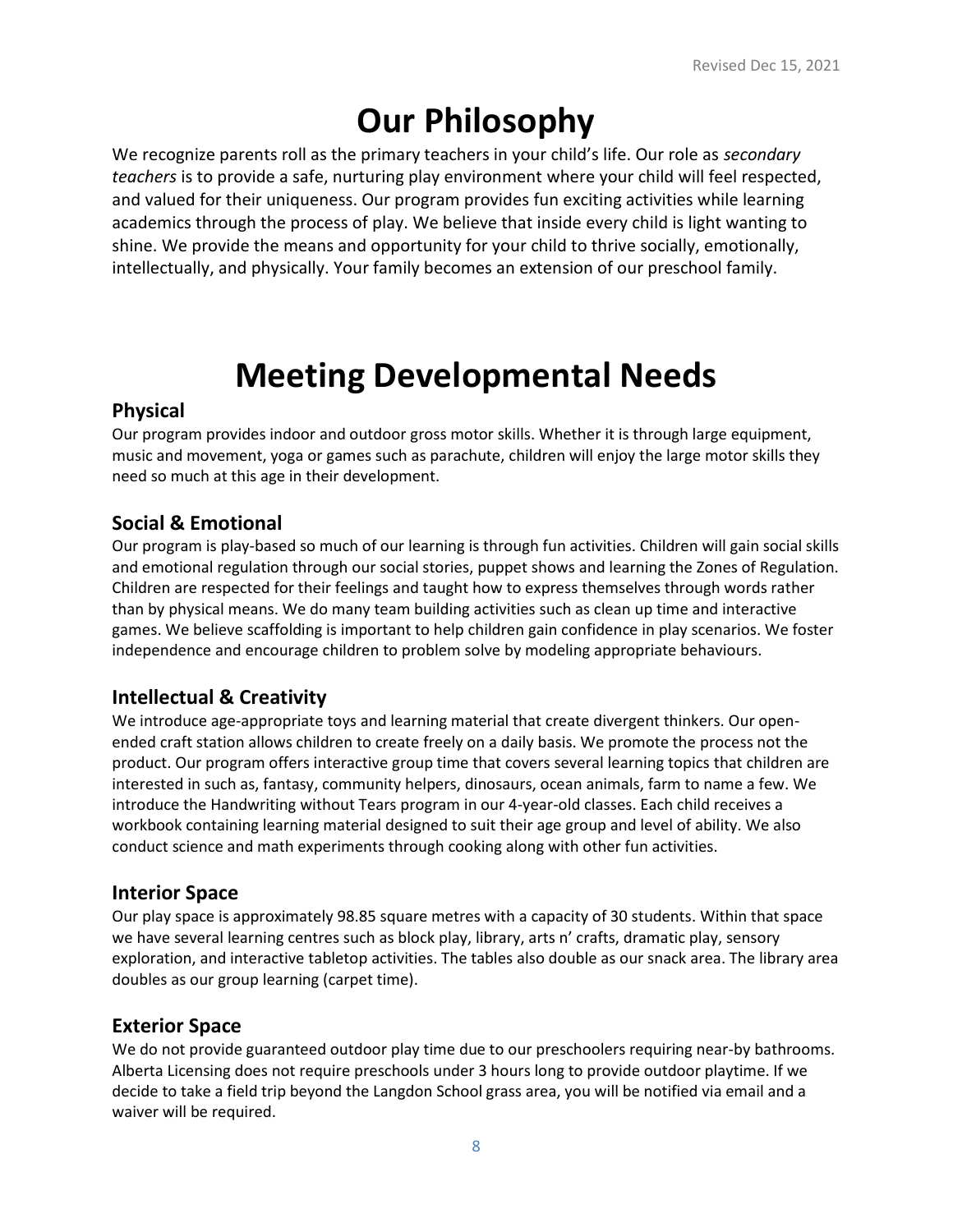# **EVENTS AND CLOSURES**

#### **Schedule of Events**

A calendar will be emailed to you outlining the themes, events and special days at the beginning of each month. A YEARLY calendar will also be available on our WEBSITE [www.langdonl](http://www.langdon/)earningcentre.ca this calendar will not list our daily activities for security reasons, but it will list closures. **Please print the monthly calendar or save it to your PC desk top folder marked PRESCHOOL for daily reference.** We encourage you to join our **Facebook Page**. **"SSL Preschool Parents"** This FB page is strictly for parents & teachers only who are currently enrolled in our program.

#### **Birthday Celebrations**

On your child's special day or school day if it falls on a weekend, your child will wear a b-day crown and we'll all sing Happy Birthday to them. If you would like to invite children from school to your child's b-day party and you would like our assistance, *please email the invite to the*  **Director along with the list of children the invite should go to**. Little ones do get very hurt feelings when some receive an envelope and others do not.

#### **Inclement Weather**

We follow the Rockyview School Board during inclement weather. Please visit their website for confirmation<http://www.rockyview.ab.ca/> If your vehicle cannot get out of your driveway, it is highly likely the parking lot to the preschool will be blocked also.

### **School Closures**

SS Langdon Preschool follows the Rockyview School Board schedule for all holidays <http://www.rockyview.ab.ca/> "School Calendar" for verification.

We will be closed on the following holidays:

- Thanksgiving, Remembrance Day, Christmas week & New Years week, Family Week, Easter week, Victoria Day,
- **Professional Days** (We have extended our preschool year an extra 2 weeks beyond our neighbouring preschools to accommodate this)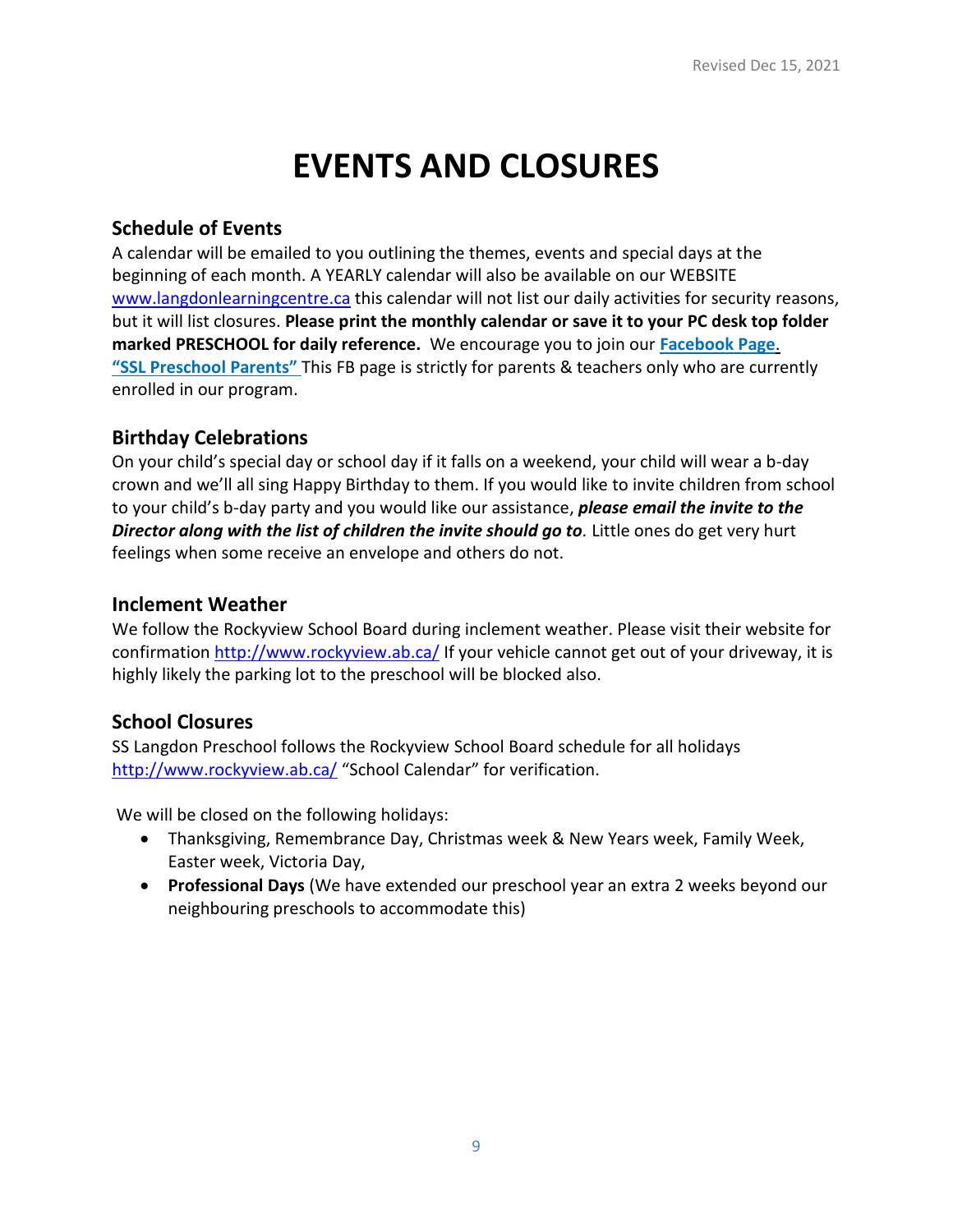### **Parent Involvement**

#### **Volunteering**

We welcome and encourage parent involvement both in the classroom and parent committees. If you would like to volunteer, please feel free to access the volunteer sheet in the boot room. If you wish a *friend* or *grandparent or uncle/aunt* to volunteer for the day, they are required to submit a "Vulnerable Sector search and Criminal Records Check." This records check cannot be older than 6 months.

#### **Parent Committee**

Several positions are available such as, Chair, VP, Secretary, Treasurer, Event Planner, and fundraising. This committee is run completely by the parents. Meetings are set by the Chairperson.

#### **Surveys & Suggestions**

Yearly surveys are sent to all the parents allowing full anonymity. A suggestion box is present in the boot room. Monthly staff meetings are conducted to review our program and procedures and how we can improve our program.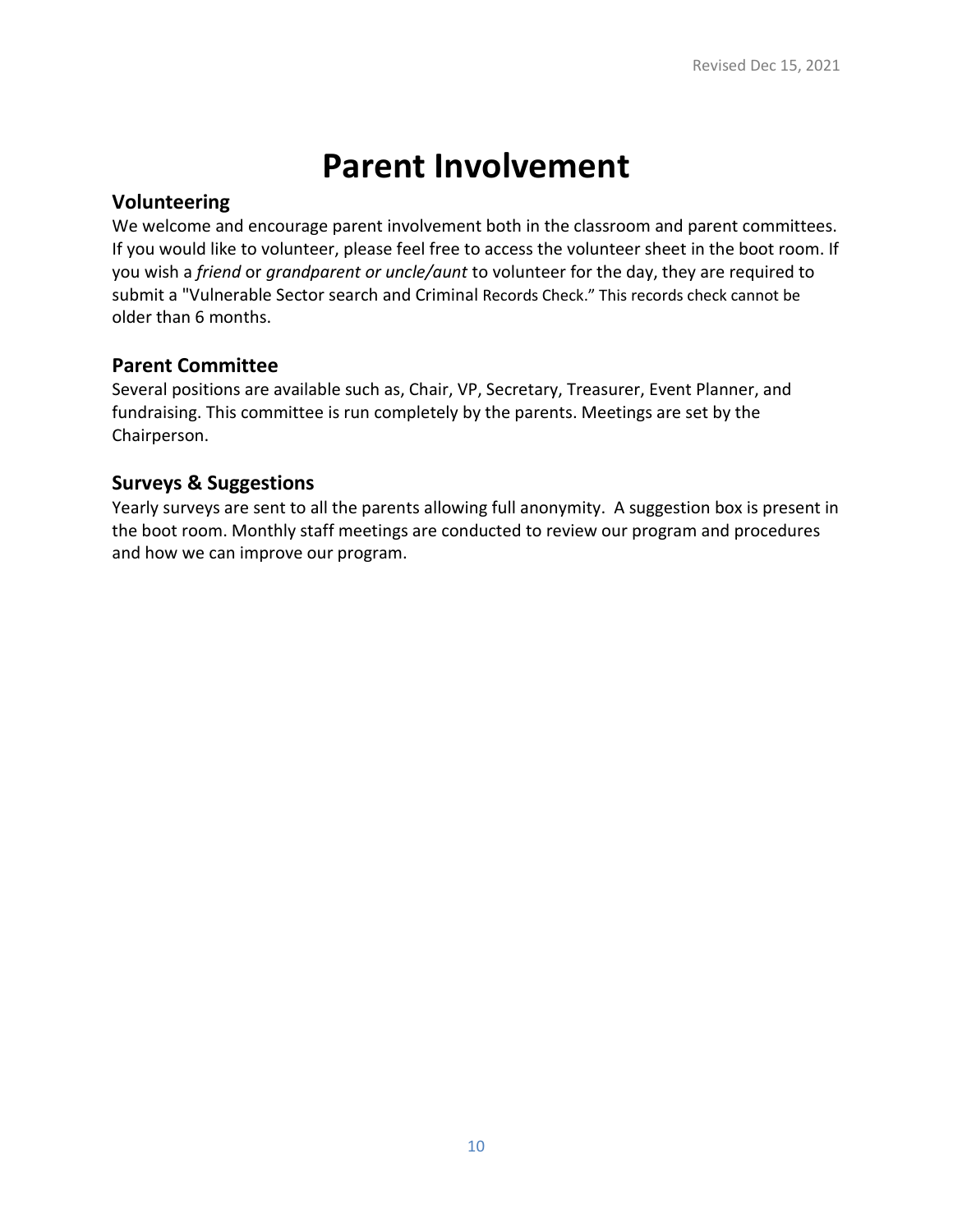### **Discipline Procedures**

A quality preschool will never isolate your child in a time out chair. If your child is not at his/her best, we will speak calmly with them away from their peers until they are feeling in control of their emotions. Children will be respected and treated equally and allowed to express their feelings safely without harsh judgement to maintain positive self-esteem. Teachers consistently help reinforce positive behaviour through modelling and social stories. All discipline actions will NEVER be physical or emotionally cruel. Discipline will be reasonable to the circumstances.

Our goal is to instill problem solving strategies at an age-appropriate level by reinforcing our classroom rules and encouraging children to use their words rather than a physical means to communicate their frustration. Children will be given a calm verbal warning. If the behaviour is not corrected, teachers will redirect the child to an appropriate activity to encourage personal responsibility for their behaviour. A third warning for the same behaviour will result in a phone call to the parent. We encourage parental support by following through at home (i.e. loss of TV/ipad privilege.) In no way does SSLP support or encourage physical punishment to a child for any reason.

#### **We along with any volunteer present will never:**

- inflict or cause to be inflicted any form of physical punishment, verbal or physical degradation or emotional deprivation,
- deny or threaten to deny any basic necessity
- use or permit the use of any form of physical restraint, confinement or isolation.

Therefore, if a child is out of control and in danger of hurting themselves of another child or an adult, a call will be made to pick up your child immediately. In the immediate moment, the child we be kept safe (encouraged to visit a mat) and the other children will be removed from the area to a safer area.

If an undesirable behavior becomes repetitive, teachers will inform parents with the intent to work together as a team with the intention of developing a favorable approach to solve the problem. If violent/abusive behaviors become unmanageable in the classroom that endangers the safety of children or teachers, further steps will be taken to resolve the problem. Withdraw from the program may be suggested.

All policies including child discipline policies are listed in both the parent handbook submitted to each family at the time of registration. The staff are informed of these procedures during yearly orientation and a signed copy of the employee handbook received when hired. A copy of the handbook is kept in the staff area and accessible to all employees at any given time.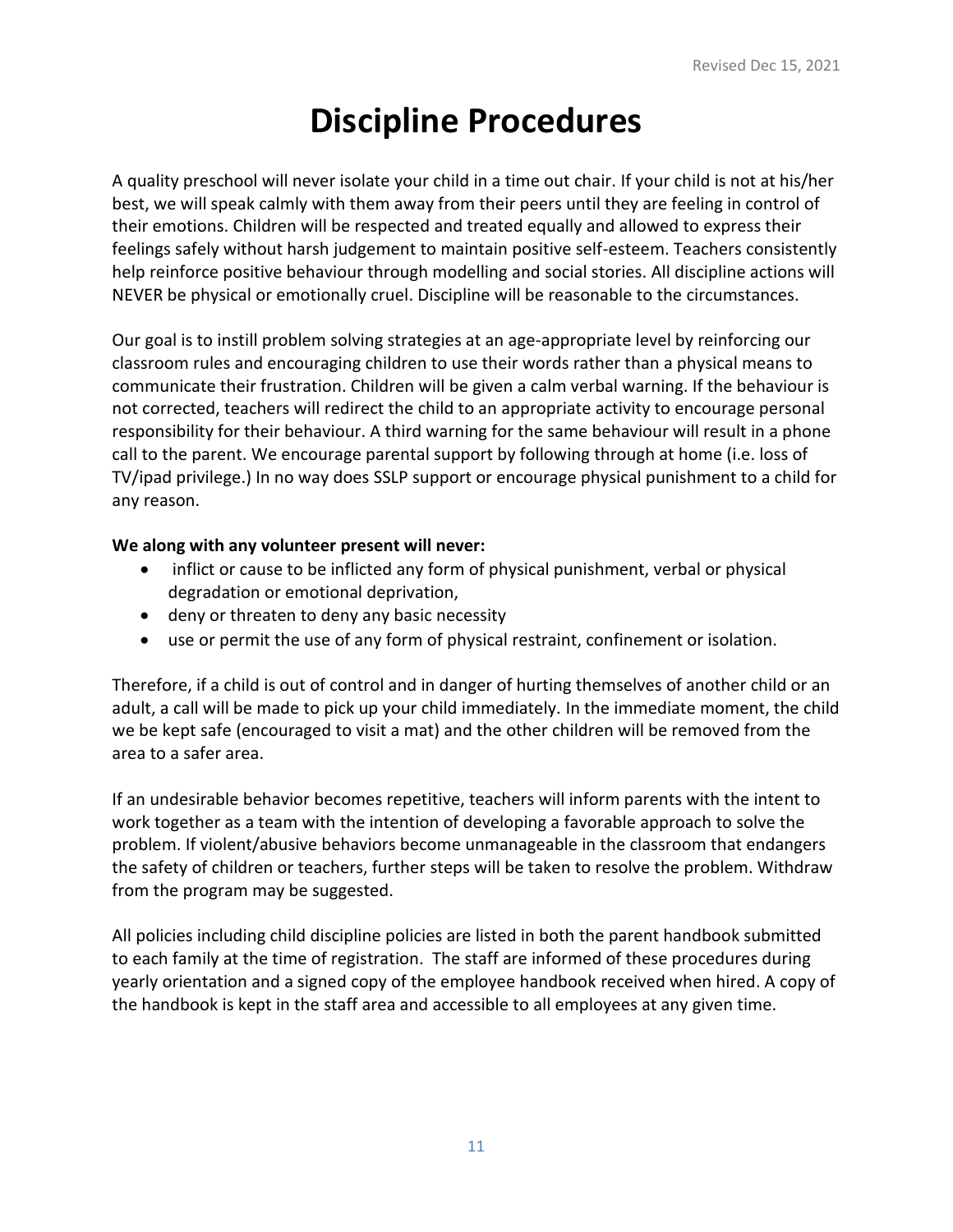# **Off-Site Activity**

### **Field Trips**

Field Trips are considered outside of the school or Langdon School Park area. Parents could be notified via waiver within 1-week prior to the event. The waiver will contain the following information:

- Transportation arrangements (walking, chartered school bus, passenger vans)
- Cost (if any)
- Ratio requirement (1:4 ratio) if we are unable to get enough volunteers to meet the 1:4 ratio the fieldtrip will be cancelled.
- Supervision will be divided amongst the teachers and volunteers. Each child will wear a name tag. Volunteers will be given the list of children in their group. A map or itinerary will be given to all staff & volunteers.
- All waivers must be complete with a signature allowing participation prior to the event along with an emergency contact number.
- Cellular phone will accompany a primary teacher & the number will be provided for parents to contact.

Staff members are required to bring portable records that contain each child's full information (registration form) anytime we are off school property. Addition to each child's registration form, the portable records will contain the following telephone numbers: (a) emergency medical service; (b) ambulance service; (c) fire department; (d) police service; (e) poison control centre; (f) nearest hospital or emergency medical facility.

### **Emergency Evacuation**

In the case of an emergency evacuation, portable records will be taken by primary staff members to the evacuation site. At that time, staff members will contact parents directly to arrange for immediate pick up. If parents are not reachable, we will call your listed emergency backup person. If for some reason we are not able to get a hold of parents or emergency backup person, the primary staff will either stay with your child or take them to their personal residence if that puts less stress on the child. An emergency evacuation could be caused by, no heat, no power, gas leak, burst pipe or any other emergency requirement that would cause any safety concerns \*\*See also "Incident Reporting"

During a real evacuation, we will leave the building and head to the east parking lot along the chain linked fence inside the Langdon School yard as a muster point, children will be counted. During colder weather, we will walk the children to the Langdon School where parents will be contacted for an immediate pick-up.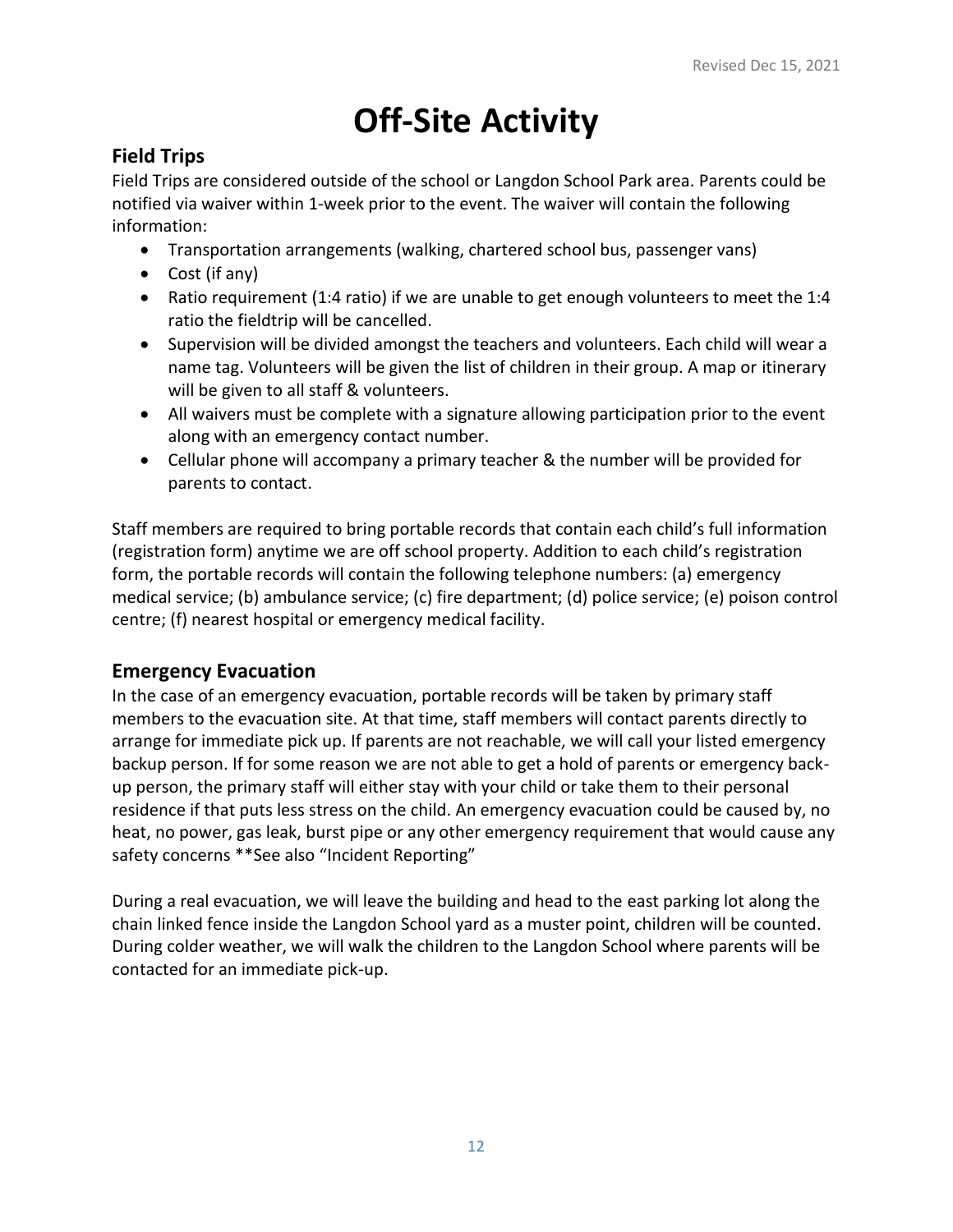#### **Community Resources**

Unfortunately, due to Alberta Education requirements for *in house early intervention services*, we are unable to partner with government funded agencies at this time because we are unable to offer the 400 hours of programming they require.

These community resources do provide the same supports at their location free of charge. Parents are required to be on site with children during this type of programming.

#### **Chestermere**

**Trellis Commons Family Resource Network:** https://www.strathmorelibrary.ca/About-Us/Partners/Trellis-Commons-Family-Resource-Network

#### **Strathmore**

#### **Aspen Commons Family Resource Network:**

https://www.aspenfamily.org/programs/frnchestermere-strathmore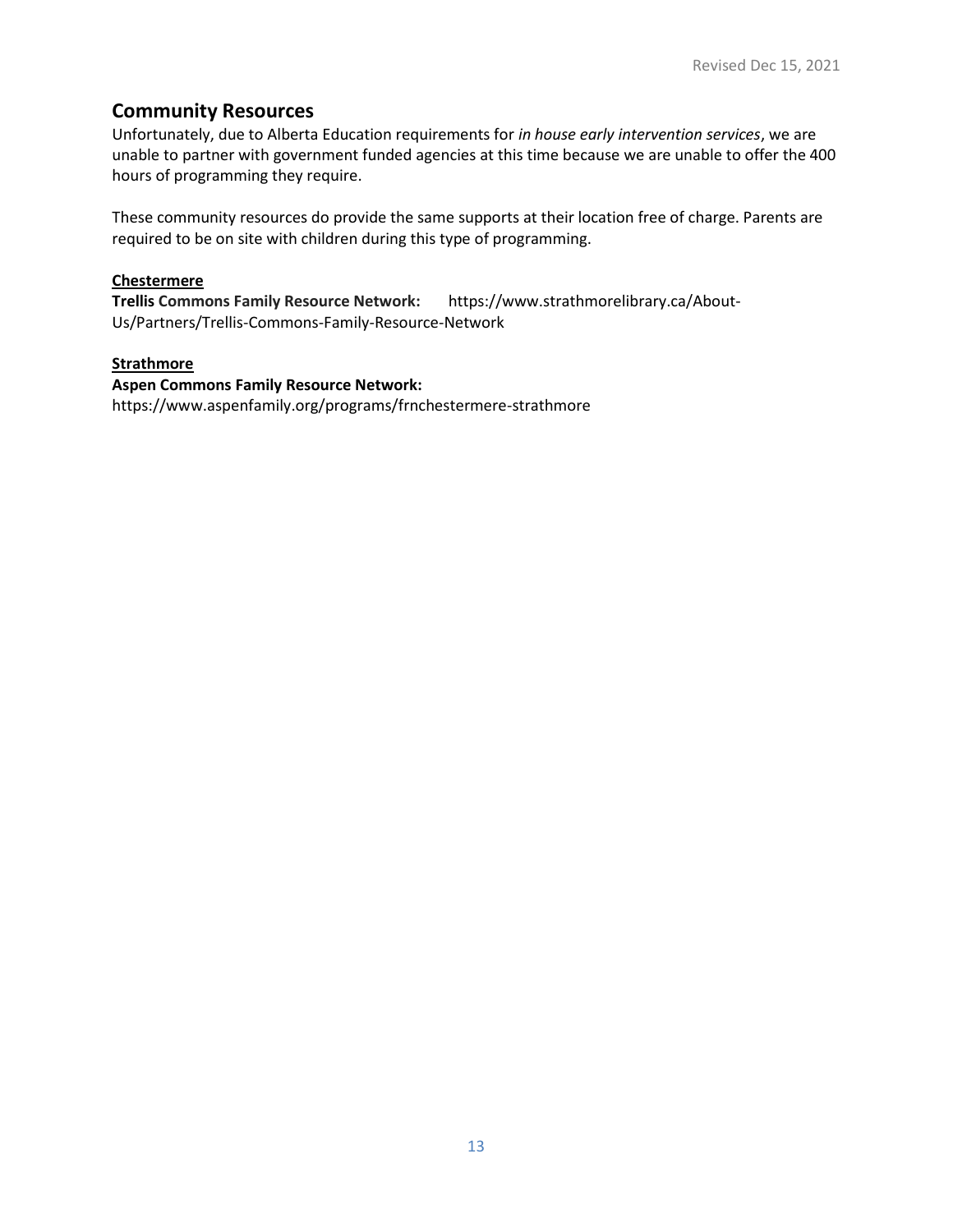# **Potential Health Risks**

#### **Absences**

If your child is absent from school, please contact us using the below methods.

| Immediate Response call 403-936-5699                                                                         | Non-Immediate LLCTeachers1@gmail.com                                                                                        |
|--------------------------------------------------------------------------------------------------------------|-----------------------------------------------------------------------------------------------------------------------------|
| • Call if you need to reach us quickly<br>such as a different pick-up person,<br>unexpected pickup time etc. | unable to attend school (Illness)<br>$\bullet$<br>Going on holidays<br>Questions or concerns about your child.<br>$\bullet$ |

#### **Illness**

#### **You will be called to pick up your child immediately if:**

- Your child is showing signs of lethargy, vomiting, diarrhea or irritability, sore throat, or green mucus please refrain from sending your child to preschool.
- Your child requires greater care and attention than can be provided without compromising the care of the other children in the program
- Your child is displaying any other illness or symptom the staff member knows or believes may indicate that the child poses a health risk to persons on the program premises. (This does not apply if the child's parent provides written notice from a physician indicating the child does not pose a health risk to persons on the program premises.)

It is imperative that all families including staff follow these strict rules to maintain a safe environment. An ill **child must by symptom free for a minimum of 24 hours or a doctor's note is presented.**

### **Supervised Care for Sick Children**

If we feel your child is showing signs of the above symptoms after the child have been dropped off, we will assess the illness (take temperature, observation) and call you to pick up your child immediately.

While your child awaits your return, all measures will be taken to ensure your child is comfortable (mat, pillow, water, and blanket) and is safely as far away as is practical from other students while a primary staff member supervises and attends to their needs.

If a parent fails to pick up or arrange pick up of their child within one hour, we will phone your emergency contact person listed. If no one is available, your child will be kept safe until your child is picked up. Late Fees will apply after a second offence.

#### **All illnesses are recorded using the following information:**

- Name of child
- Date child was observed to be ill
- Name of staff member who identified the child was ill.
- Time the parent was initially contacted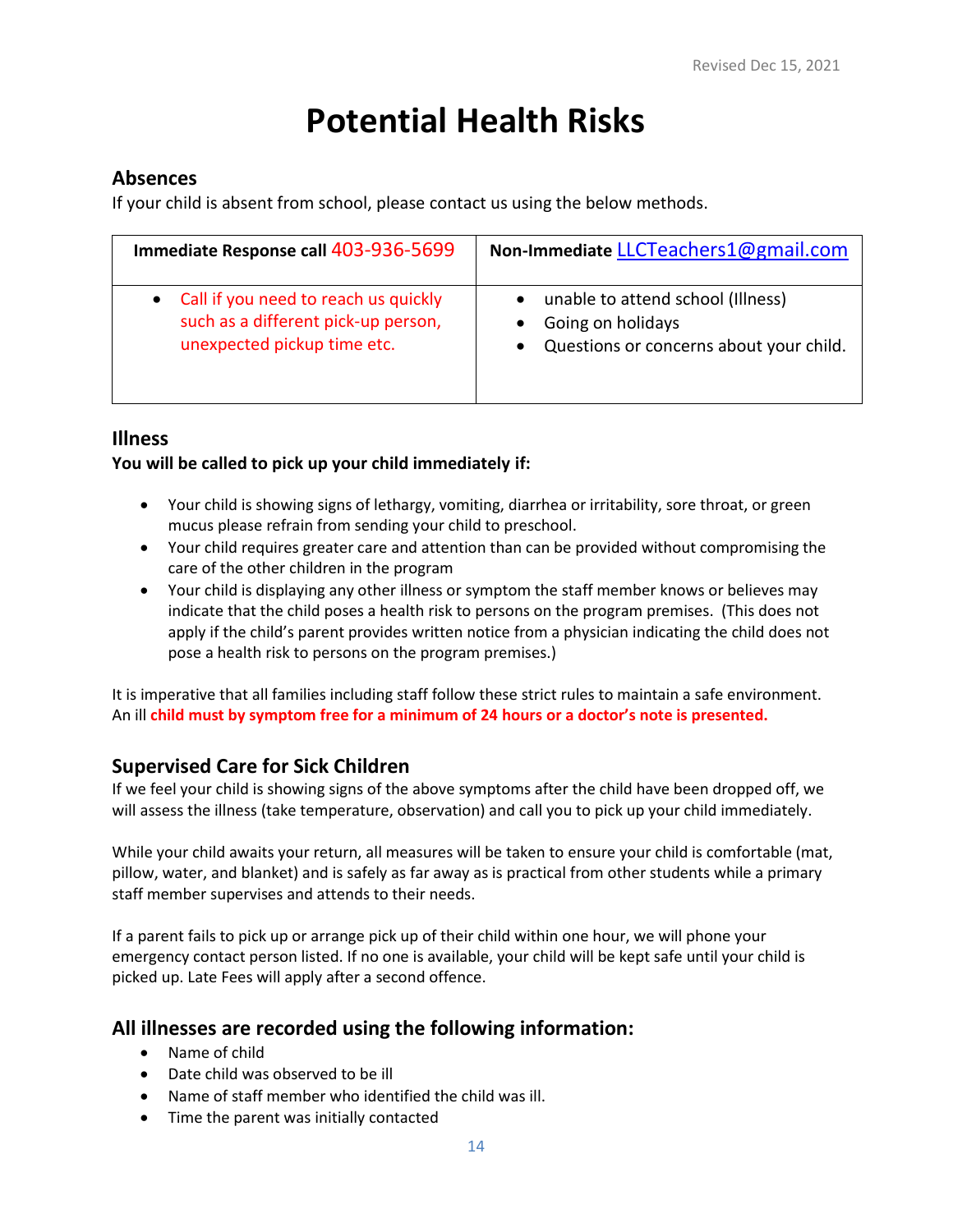- Name of staff person who contacted parent
- Time the child was removed from the program
- Date the child returned to the program
- Log forms will be reviewed monthly to insure all possible preventative measures are in place.

# **Medication & Health Care**

Under no circumstances can medication or any kind be loosely located in a child's backpack. If your child attends a daycare/day home, the medication needs to be left at that location unless a medical form is filled out, signed, and given to a primary staff member along with the medication.

#### **Requirements for all medication area as follows:**

- The written consent of the child's parent has been obtained
- The medication is in the original labelled container
- The medication is administered according to the labelled directions.
- How medication must be stored (refrigerate or at room temperature)
- Medication that can be left on the premise will be kept in a locked container. The medication will be removed each preschool day and placed in a visible easy access area away from children.

#### **Recorded Information**

- The name of the medication
- The time of administration
- The amount administered
- The initials of the person who administered the medication.
- Parents/caregivers will be notified by the primary staff upon pick up.

### **Medication Instructions when Transported**

- All medication including inhalers and injectors that are not able to be kept on the program premise at all times will be kept above the student's coat hook out of reach of other children for quick emergency access. Children that are kindergarten age or older will have their emergency devices accessible to them at all times.
- The medication will be transported back and forth in the child's backpack between parent/caregiver and preschool EVERY PRESCHOOL DAY that the child requires the medication. It is the responsibility of the drop off person to **hand the medication to the primary staff member. This will ensure it is properly stored out of reach of any children.**
- The medication will be left in a clear Ziploc bag containing a signed medication authorization form (see program director for a copy) it is the responsibility of the primary staff member to insert it back into the child's backpack upon release.

**Written consent** is required from the child's parent or guardian allowing the licence holder to provide or allow for the provision of health care (first aid) to a child. A release form is included in the registration package. This is a requirement for enrollment in our program.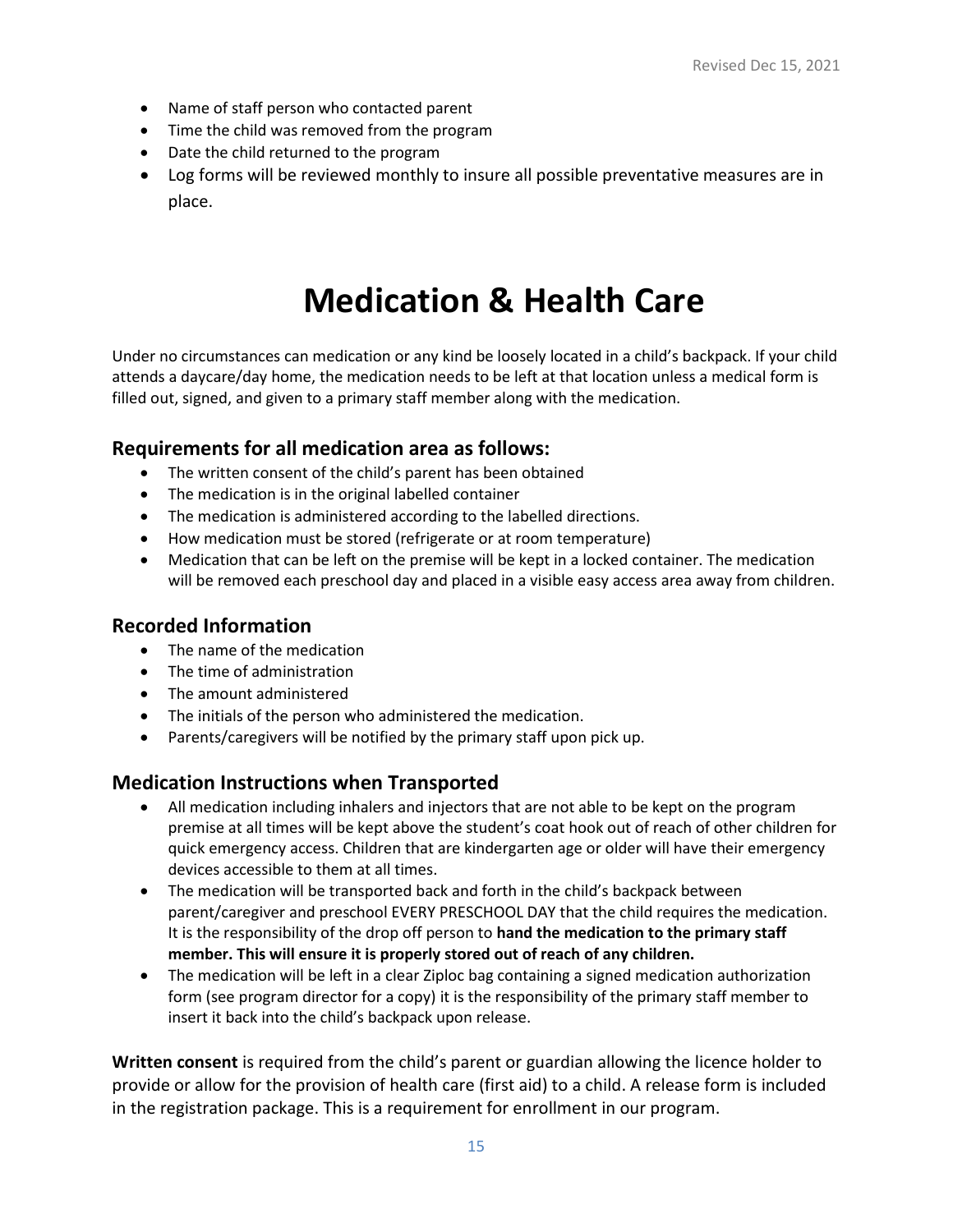# **Phase 3 Safety Measures – COVID 19**

- 1) The licence holder will review, comply and implement all the Additional Public Health Measures, which outlines enhanced measures to prevent the spread and risk of contracting an illness available at: https://open.alberta.ca/dataset/a38f9231-886c-4364-93b1-e57869301c80/resource/6fbadd13-00ec-4bba-83f6- 0be7c0a90c99/download/covid-19-guidance-preschool-daycare-childcare-2021- 09.pdf
- 2) The licence holder will continue to adhere to the Alberta Health Services Child Care Facility Guidelines, which combines regulatory requirements for childcare programs and recommendations from AHS. These health and safety requirements are monitored by AHS to minimize the likelihood of child illness or injury. The guidelines can be found here: [www.albertahealthservices.ca/assets/wf/eph/wf-eh-health-safety-guidlines](about:blank)[child-care-facilities.pdf](about:blank)
- 3) The licence holder will comply with all temporary workplace rules in effect to address COVID-19 to keep themselves, their staff and the families who access their program safe. These rules can be found in Alberta Health's Workplace Guidance for Business Owners at: [https://www.alberta.ca/temporary-workplace-rule-changes.aspx](about:blank)
- 4) The licence holder will continue to adhere to all applicable zoning, health and safety legislation, including those within the *Child Care Licensing Act* and regulations, and all standards not modified or suspended through an order or a superseding public health measure.
- 5) The licence holder will ensure all program plan policies are in alignment with all public health measures. If any current clauses do not meet or exceed any of these temporary health measures, they are considered suspended and are not implemented in the program until public health measures have been lifted.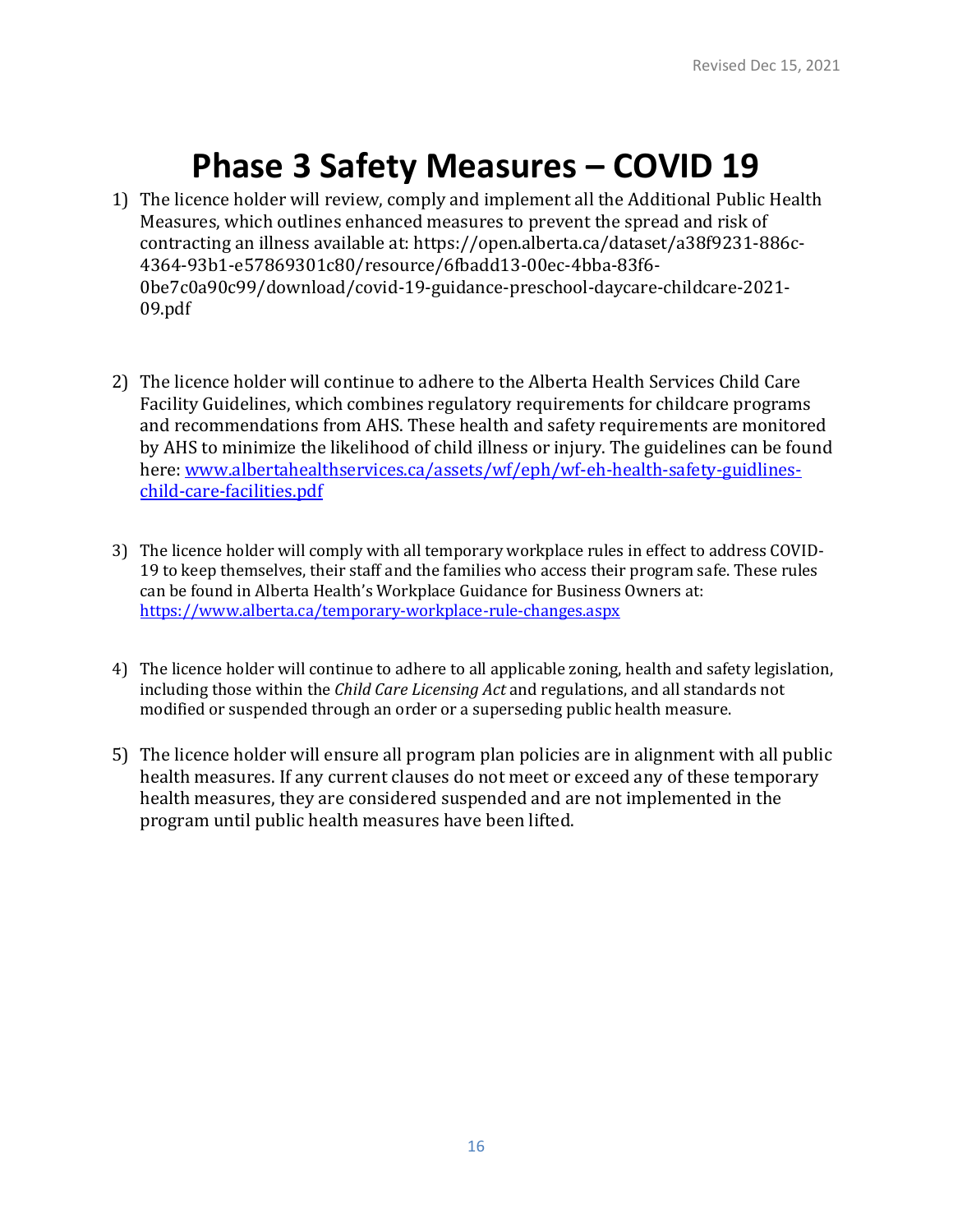# **Children's Portable Records**

The portable records will contain the following telephone numbers: (a) emergency medical service; (b) ambulance service; (c) fire department; (d) police service; (e) poison control centre; (f) nearest hospital or emergency medical facility. In addition to that each record must contain:

- the students name, date of birth and home (civic) address \*\*no post box numbers.
- completed enrolment form.
- the parent's name, home address and telephone number
- the name, address and telephone number of a person who can be contacted in case of an emergency
- if medication needs to be administered
- the written consent from the parent regarding any other relevant health information about the child
- the child's immunizations and allergies, if any.
- Consent to emergency medical attention (calling 911, ambulance)
- Consent to take photos for purpose of class distribution and or authorization to use on SSLP website.
- observations (daily observations by teachers)
- email correspondence between parents and teachers.

All student records will be available to parents at any time upon request. Information will be collected and stored in a locked area for a minimum of 3 years. All staff along with our licensing authority will have access to these reports at any requested time.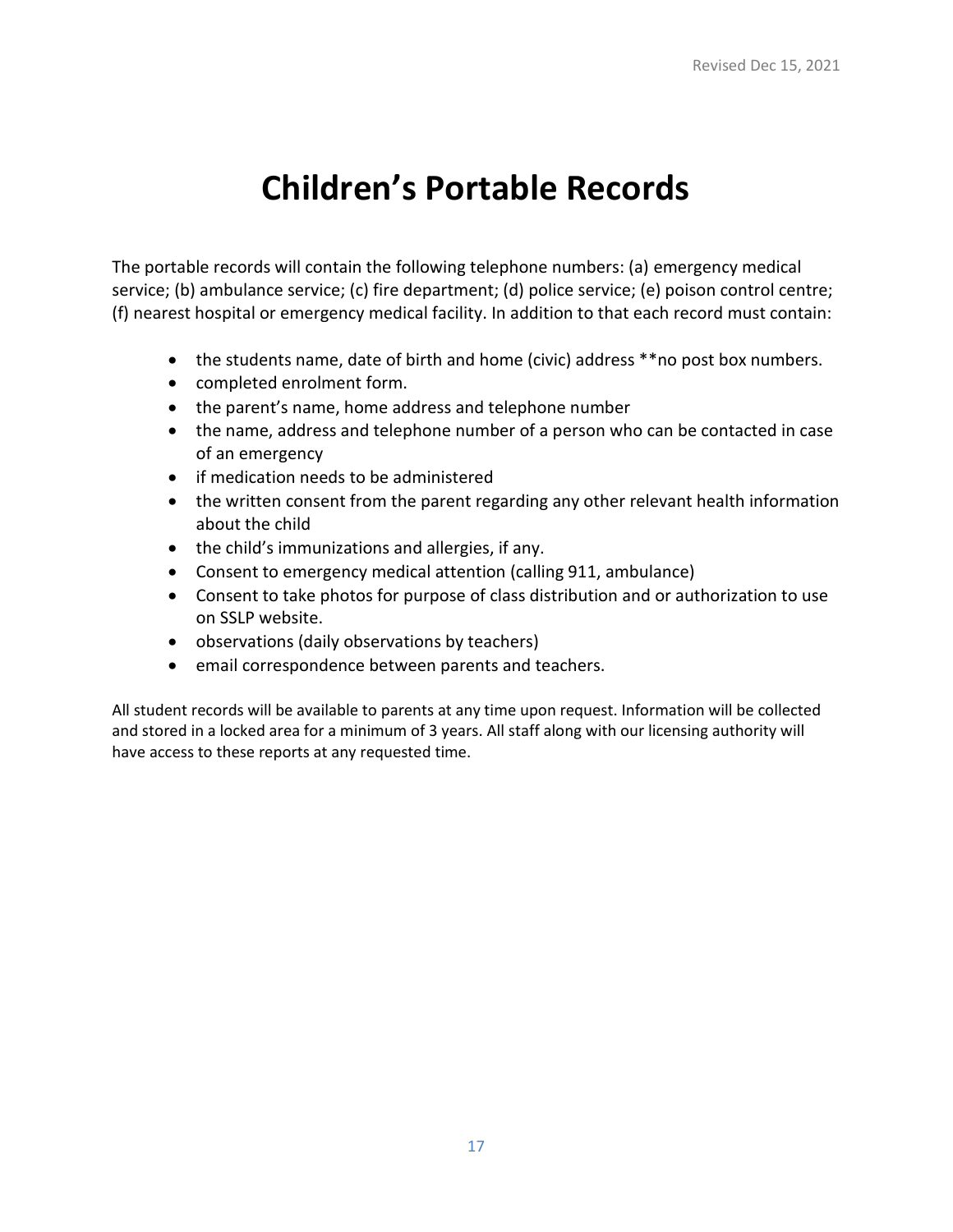# **Staffing Plan**

### **Staff Ratios**

There will be 2 adults on duty when there are 7 or more children present on or off the program premises.

- 1 in 4 staff on the staff list will be certified as a Child Development Worker.
- 1 Primary teacher with a minimum Assistant Certification will be present on the floor always.
- 1 Secondary teacher with a minimum Assistant Certification (or in progress) will be present on the floor when more than 12 students are in attendance.
- If a teacher is sick, and a suitable substitute is not available, a parent volunteer is permitted to fill in for the secondary teacher. The parent does not require a criminal record's check or vulnerable sector search but will not have unsupervised access to children other than their own child.
- 1 in 2 primary staff on duty will be child CPR first aid certified, provide a valid criminal record check including vulnerable sector check. This will be updated every 3 years from the date conducted.
- Every staff will provide criminal record check including vulnerable sector search within 8 weeks of commencement. It will be updated every 3 years from the date.

### **New Staff**

All new uncertified staff will obtain at a minimum Child Development Assistant certification within 6 months of commencement with the program. Until certification has been obtained staff will not have unsupervised access to children.

### **Staff Duties**

Both Worker and Assistant teachers share the program duties which include:

- Programming Plans (weekly)
- Attendance & Record maintenance
- Observations & Progress reports (bi-annual)
- Light housekeeping
- Teaching (reading, instruction, supervision)

Each new staff member receives a copy of this program plan along with Administrative Policies and Procedures during orientation.

Each new staff member must supply a Criminal Records Check & Vulnerable Sector Search no older than 6 months. The records check must be submitted no more than 8 weeks after commencement of the program. A first aid certification may be required. All references will be checked before any teacher is hired.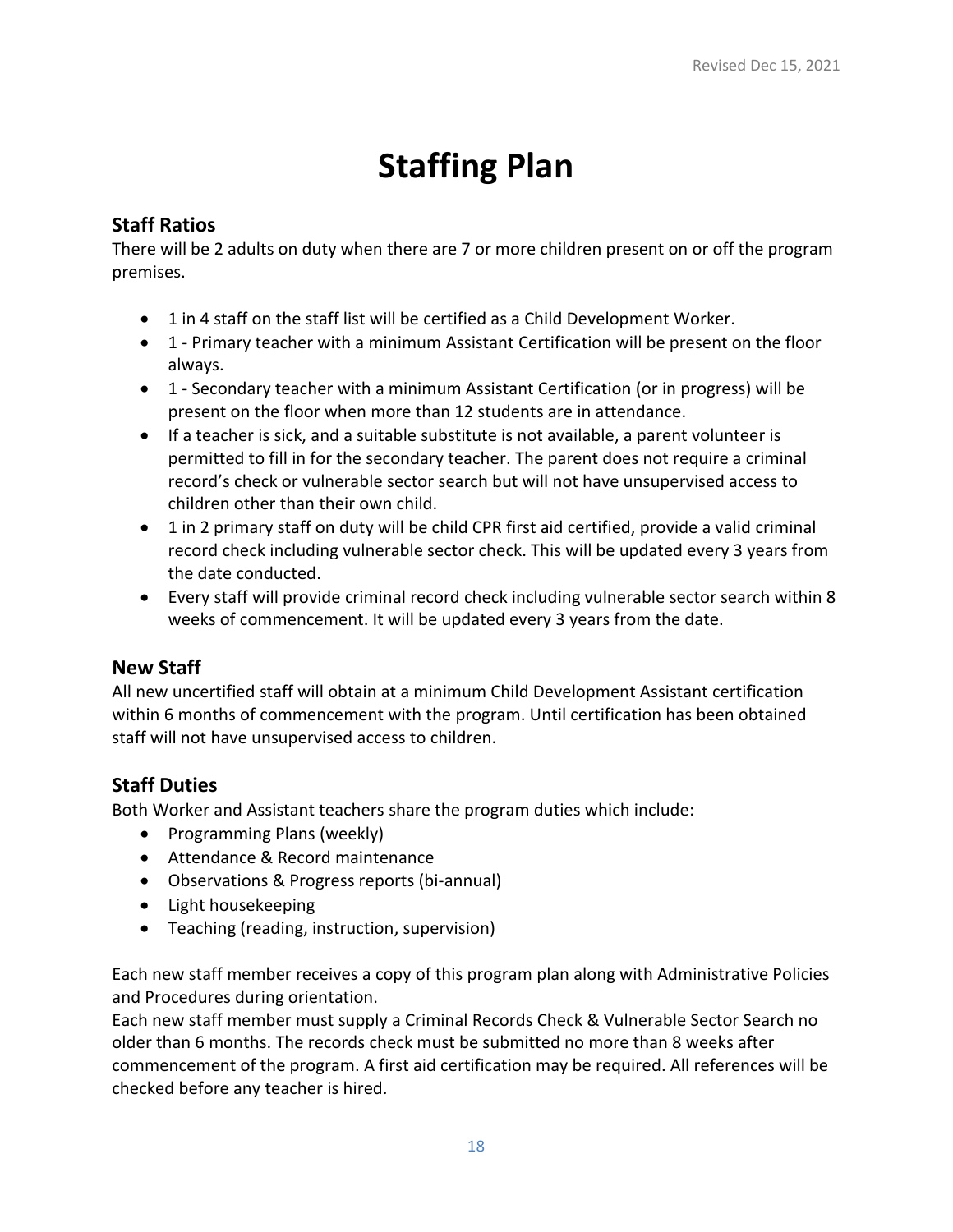### **Volunteer Duties**

All volunteers may be required to help with light housekeeping such as; washing tables with a mild bleach and water solution, sweeping the floors. Other duties may include, helping to prep tabletops for an activity, reading a story to the children, helping with crafts & painting. **You will be required to sign a confidentiality clause prior to volunteering.**

# **Administrative Records**

Administration records will be kept up to date and left on the program premise for a minimum 3 years. Records will include:

#### **Daily attendance Records**

- The arrival and departure times of students and staff will be recorded by the primary teacher.
- The drop off person will record in the attendance book located in the boot room exactly who the pick-up person will be.

### **Child Care Certifications**

- Program supervisor must have a minimum Child Care Worker certification.
- Primary Staff members must have a minimum Child Care Assistant certification.

### **First Aid Certifications**

First Aid certifications must be renewed every 3 years on or before the anniversary date.

- Program supervisor must have a current first aid certification.
- One in every 3 staff members must have a current first aid certification.

### **Criminal Record Check & Vulnerable Sector Search**

All staff members must obtain a current criminal record & vulnerable sector check no older than 6 months commencement of working in the program.

- Licence holder must submit a current criminal & vulnerable sector search when renewing the program licence. Licences are renewed every 3 years when in good standing.
- Volunteers that do not have a current criminal & vulnerable sector search will not have any unsupervised access to children.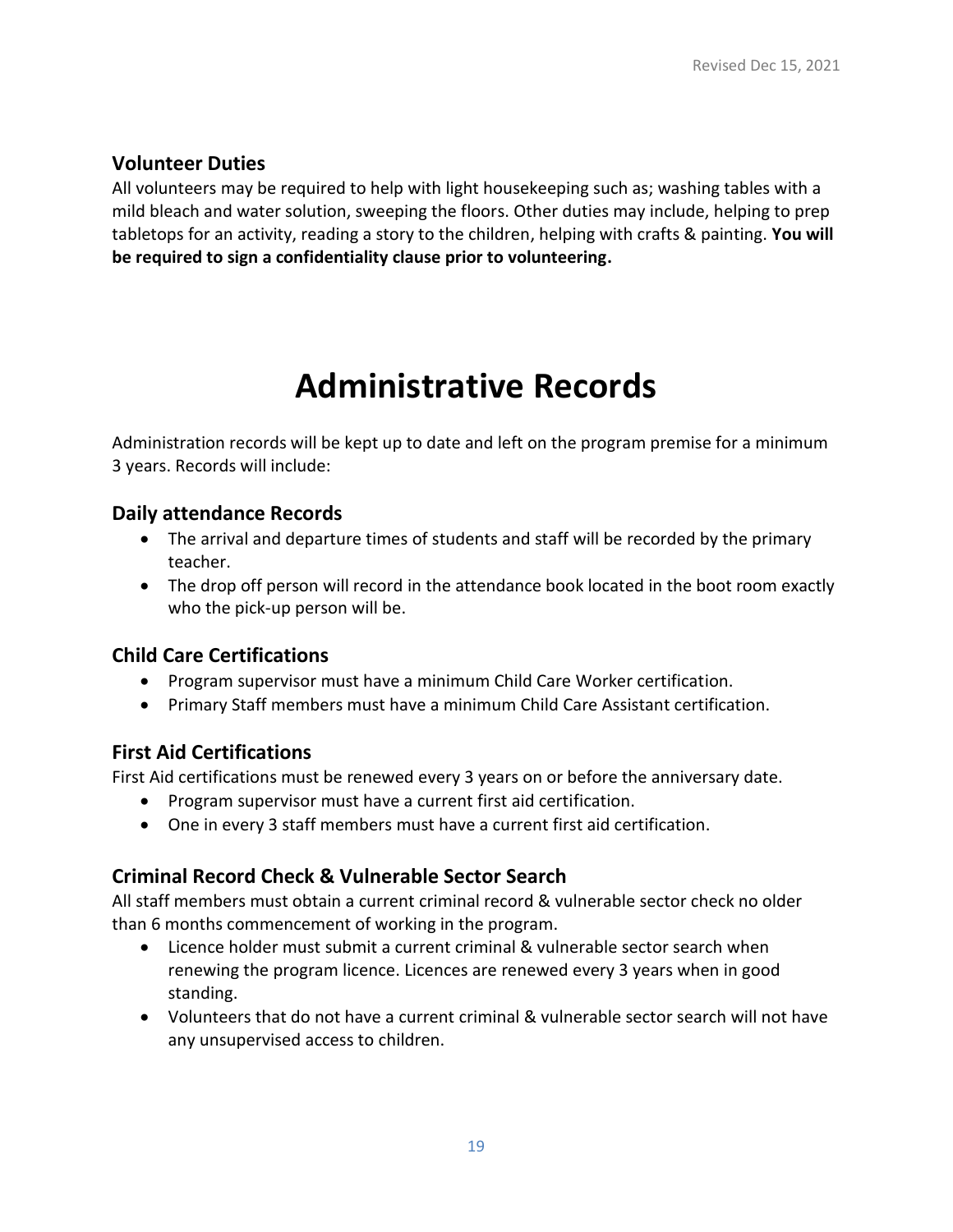### **Supervision**

#### **Play Areas**

The play areas (indoor and out) are maintained using a 1:12 ratio (12 students to one teacher) at all times. During times when a staff member must leave the play area for any reason, the teacher will alert the other teacher of their location. Leaving the play area does not mean leaving the building or in some cases, being further than the ear can hear.

Staff will be observing, scaffolding, and guiding children throughout the program daily. All programing receives careful consideration to maintain developmental needs. Toys, centres and books will be rotated weekly to maintain interest and variety.

Staff will be informed about safety precautions regarding all play environments both inside and out. Weather will be tested before going outside and the grounds and equipment will be checked to ensure they are in safe condition. Indoor play equipment that may be broken or no longer safe will be discarded.

When leaving and returning to the premise during program hours, a head count will be done to ensure all children are accounted for.

#### **Fire & Emergency Evacuation Drills**

Our program will conduct a **minimum of 3 fire drills per year.** Parents will be notified via monthly calendar as to which day we will conduct our fire drill. This helps parents prepare students who may be weary. Staff will be notified via pre-planning the calendar.

Primary staff will talk to the students prior to the fire drill explaining it is necessary and not a real fire or emergency. This will be done using a social story or puppet show to help ease the tension of the drill.

Children will be taught to drop what they are doing (literally drop a toy) and go directly to put their coat on. Children will be lined up along the exit and counted. We will applaud ourselves on a job well done to make this a positive experience.

#### **Smoking**

No smoking is allowed on the program premises, nor shall any staff member smoke where childcare is being provided.